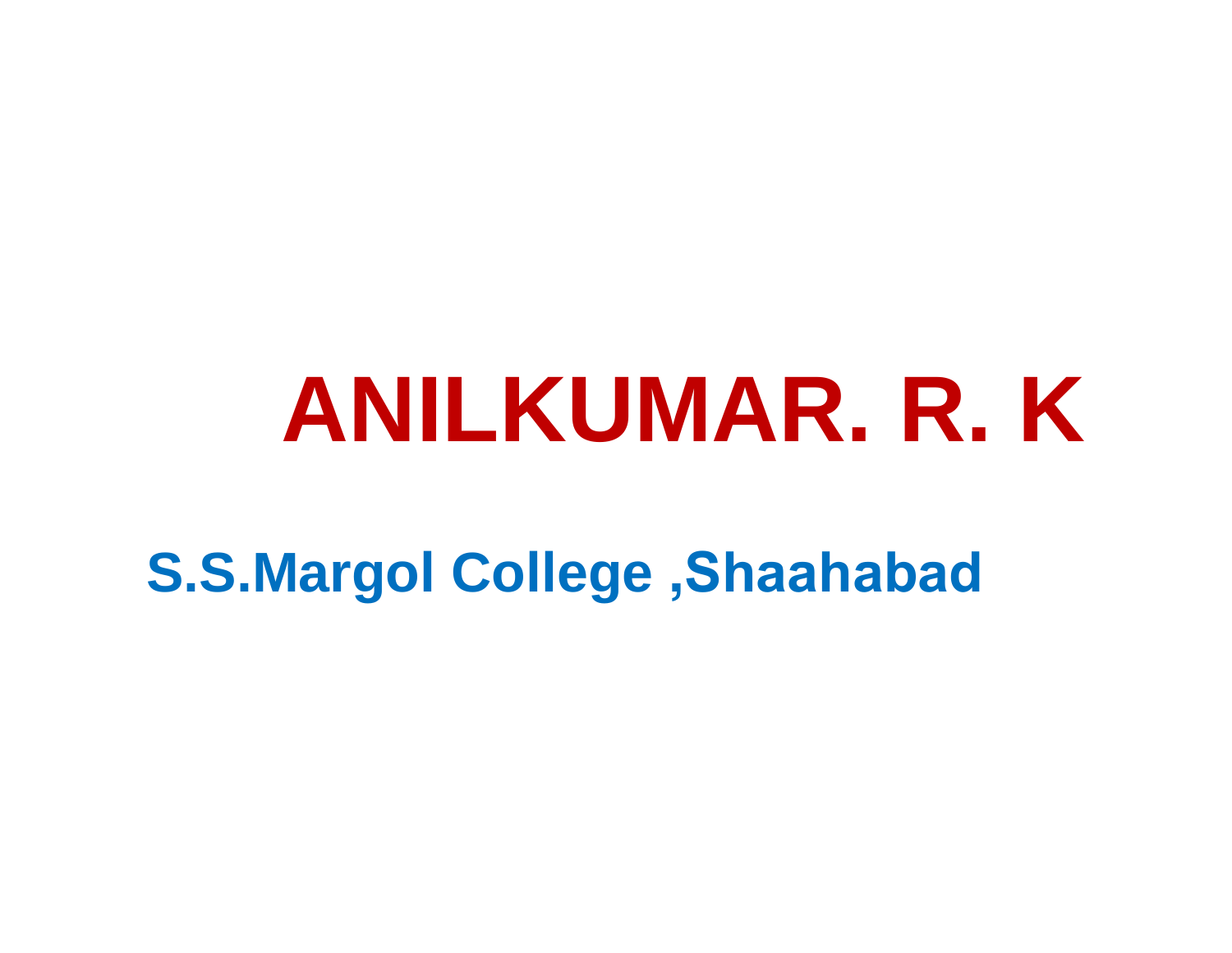# **Self Induction**

Self induction is the property of a coil by the virtue of which it opposes any change in the strength of current flowing through it by inducing an e.m.f. in itself. For this reason self-inductance is also called the inertia of electricity.

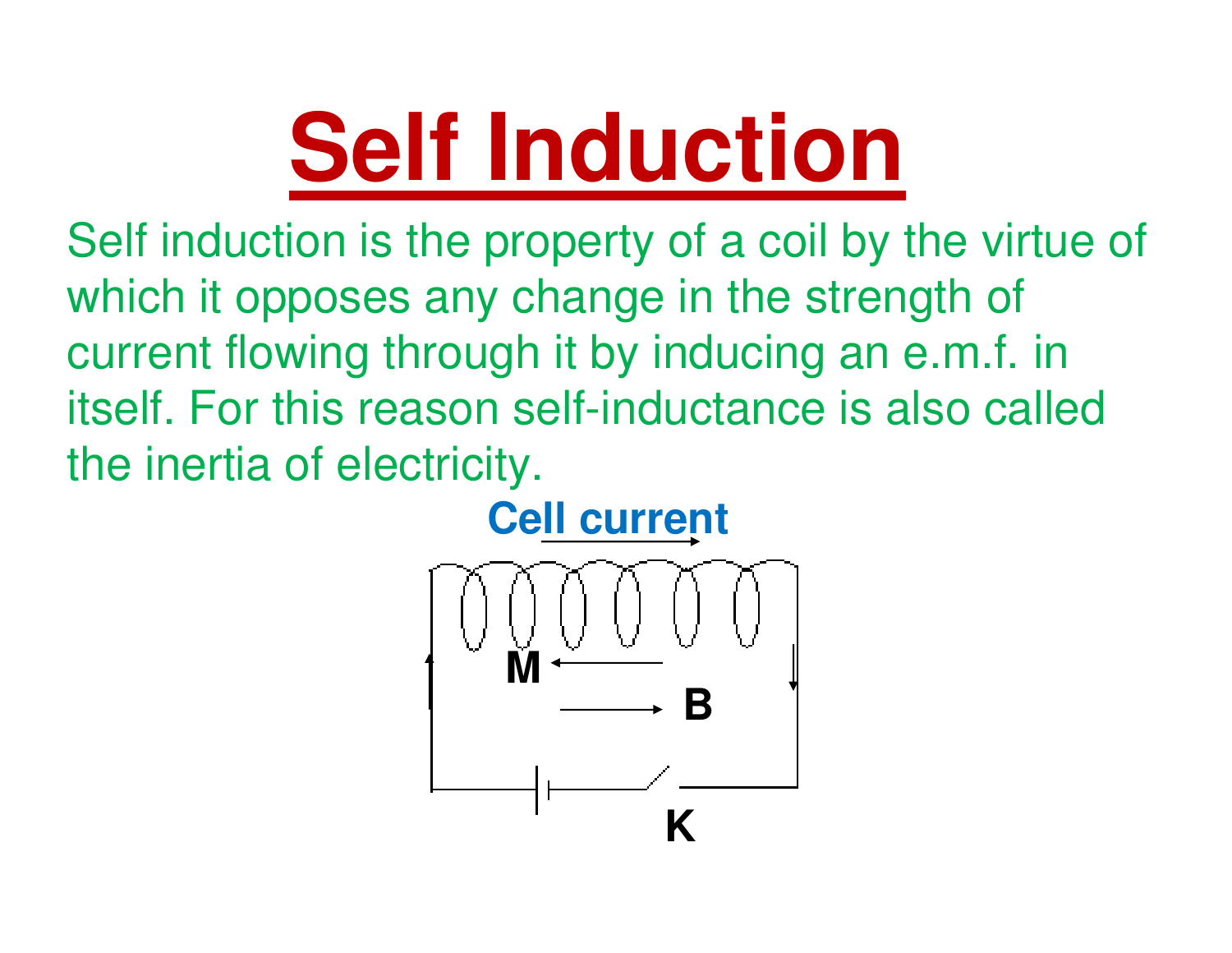On pressing key K current through the cell increases from zero to a certain maximum value which takes some time. During this time (Make time M) current through the coil is increasing , magnetic flux linked with the coil is increasing, therefore, a current is induced in the coil. So according to Lenz's law, the induced current at the make will oppose the growth of current in the coil by flowing in the direction opposite to the direction of the cell current.

Similarly, on releasing the key, current through the coil decreases so during this time (Break time B) current through the coil is decreasing and magnetic flux linked with the coil is also decreasing. A current is induced in the coil, which is according to Lenz's law will oppose the decay of current in the coil by flowing in the direction of cell current, so as to prolong it.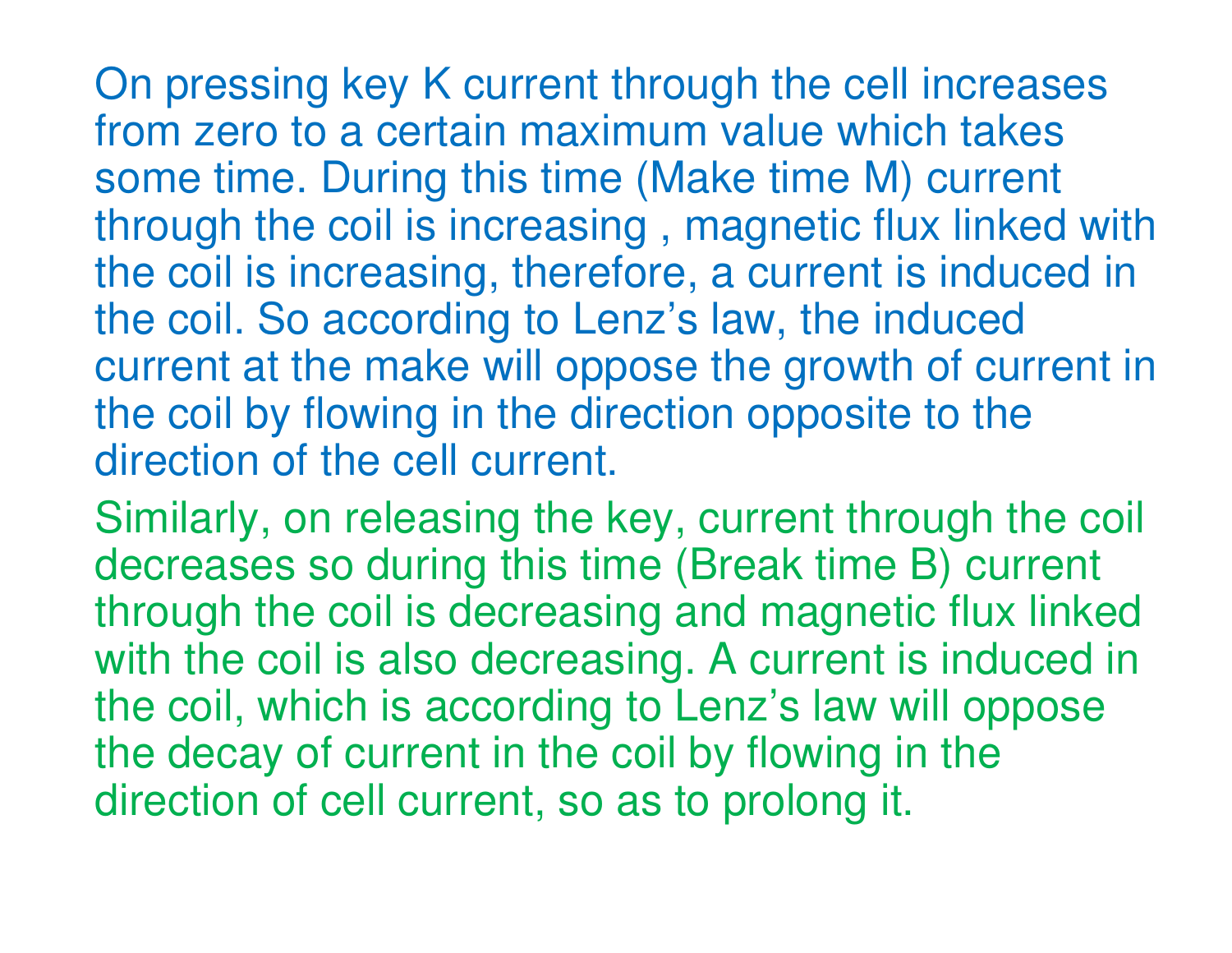### **Co-efficient of Self-inductance**

 $I =$  strength of current flowing through a coil at any time.

 $\Phi$  = amount of magnetic flux linked with all the  $\Phi$  = amount of magnetic flux linked with all the turns of the coil at that time

<sup>Φ</sup> <sup>α</sup> <sup>I</sup>

Φ = LI ; where L = Coefficient of self-induction Its value depends upon the number of turns of the coil, area of cross-section, and the nature of the material of the core on which the coil is wound.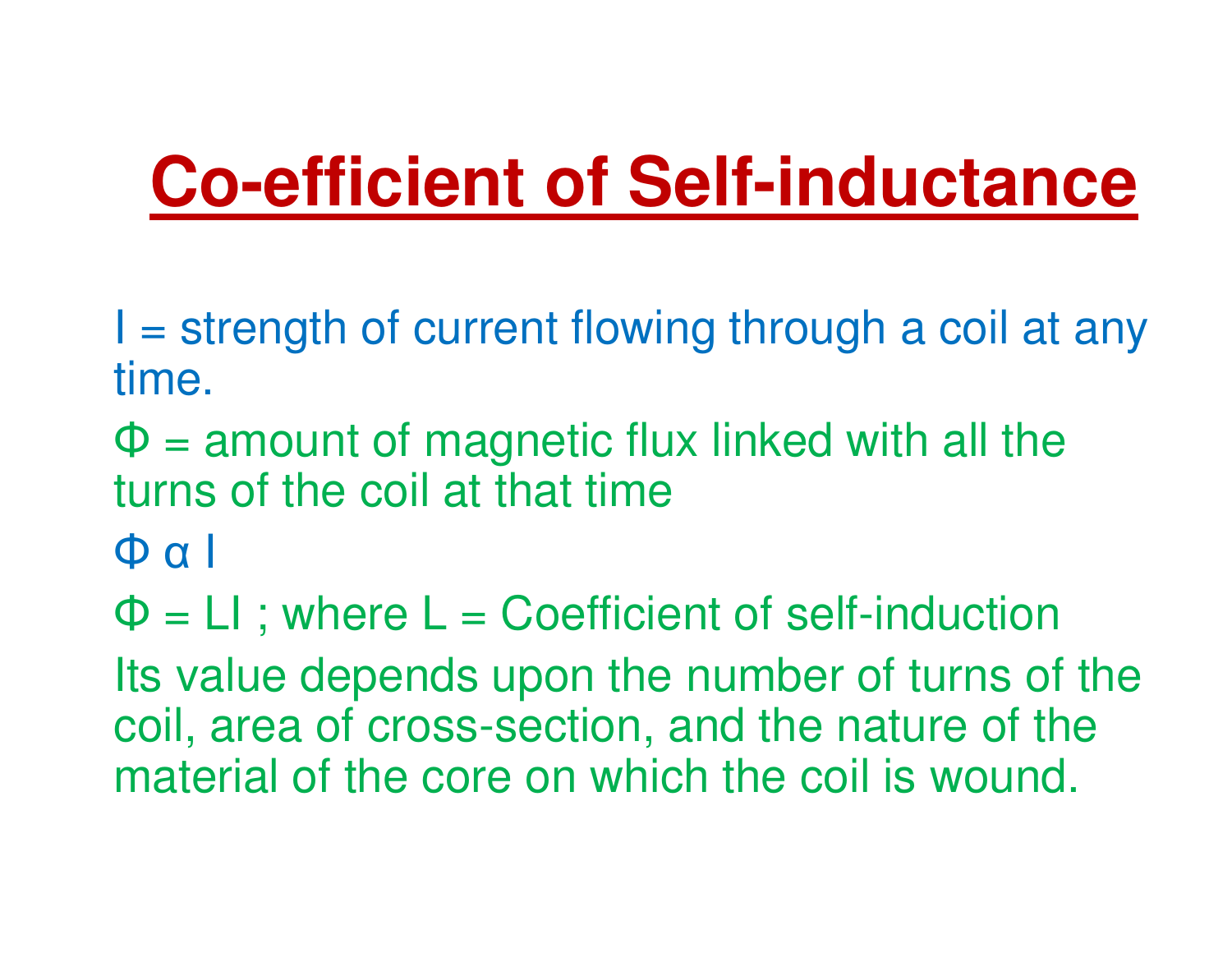### If I = 1, Φ = Lx1 = L

Therefore, the coefficient of self-induction of a coil is numerically equal to the amount of magnetic flux linked with the coil when unit current flows through the coil.

e.m.f. induced in the coil is given by,

$$
e = -d\Phi/dt = -d/dt (LI)
$$

 $e = -L$  dl/dt

If dI/dt = 1, then,  $e = -L \times 1 = -L$ 

Hence, the coefficient of self-induction of a coil is equal to the e.m.f. induced in the coil when the rate of change of current through the coil is unity.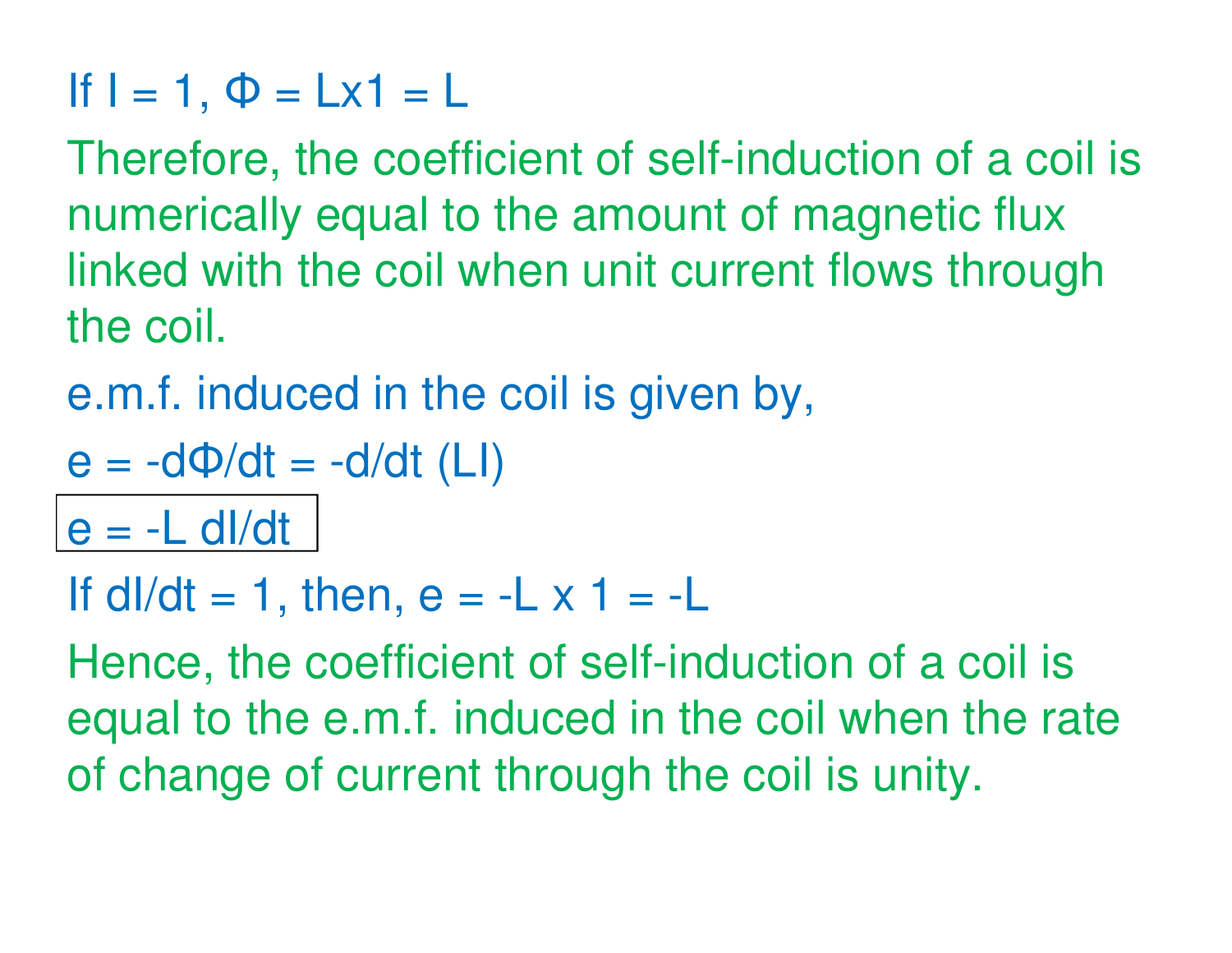### The S.I. unit of L is Henry.

Self inductance of a coil is said to be one Henry when a current changes at a rate of 1 ampere/second through the coil induces an e.m.f. of 1Volt in the coil.

A wire cannot act as an inductor as the magnetic flux linked with the wire of negligible area of crosssection is zero. The wire has to be in the form of a coil to serve as an inductor and also self induced e.m.f. appears only during the time the current is changing.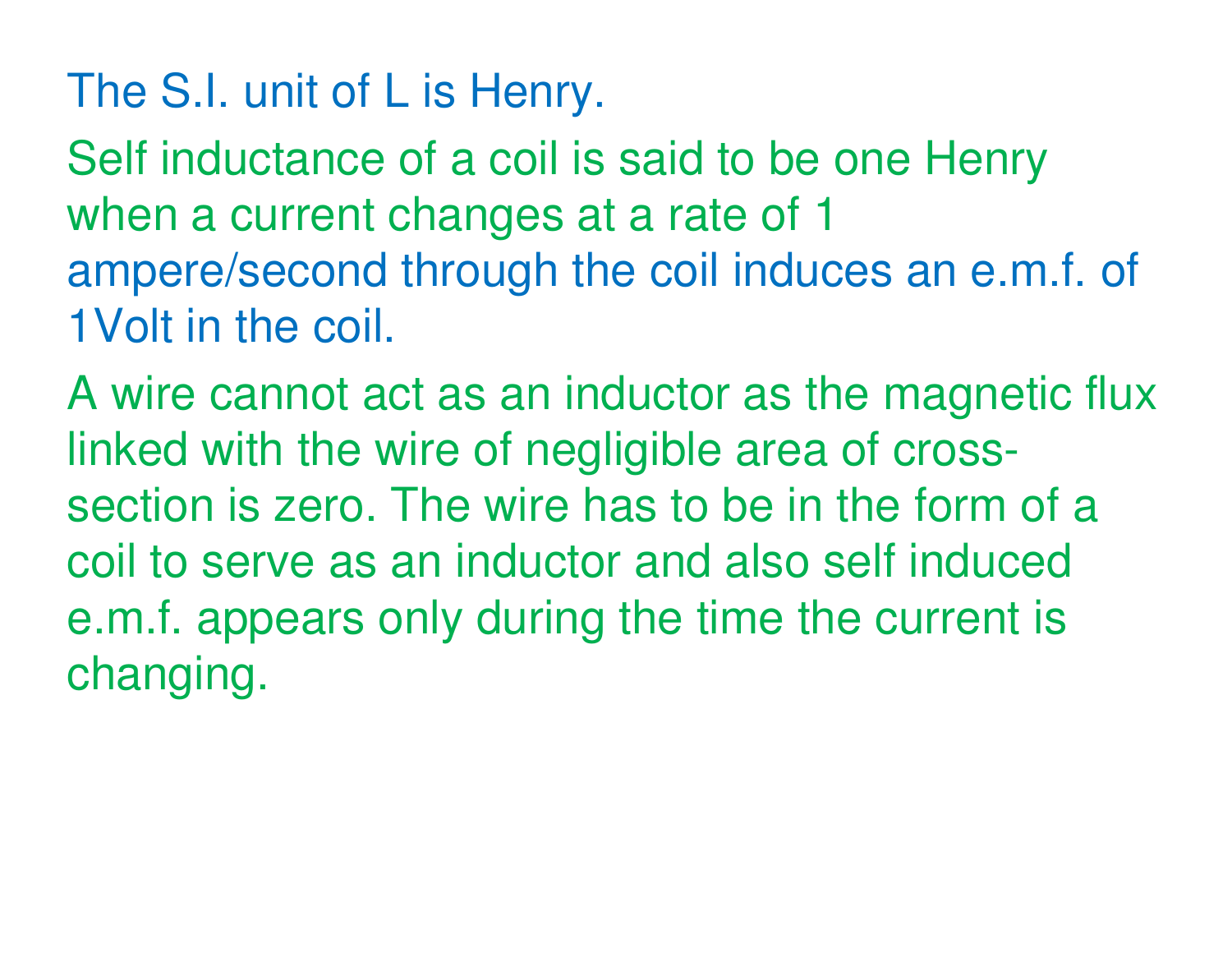### **Numerical Problem**

Q: What e.m.f. will be induced in a 10 H inductor in which current changes from 10A to 7A in 9x10**-2** s ? Solution: L= 10H, I<sub>1</sub>= 10A, I<sub>2</sub>= 7A, dt= 9x10<sup>-2</sup>s As  $e = -L$  dl/dt, = -L (I**2**-I**1**)/dt= -10 (7-10)/ 9x10**-2** = 333.3 Volt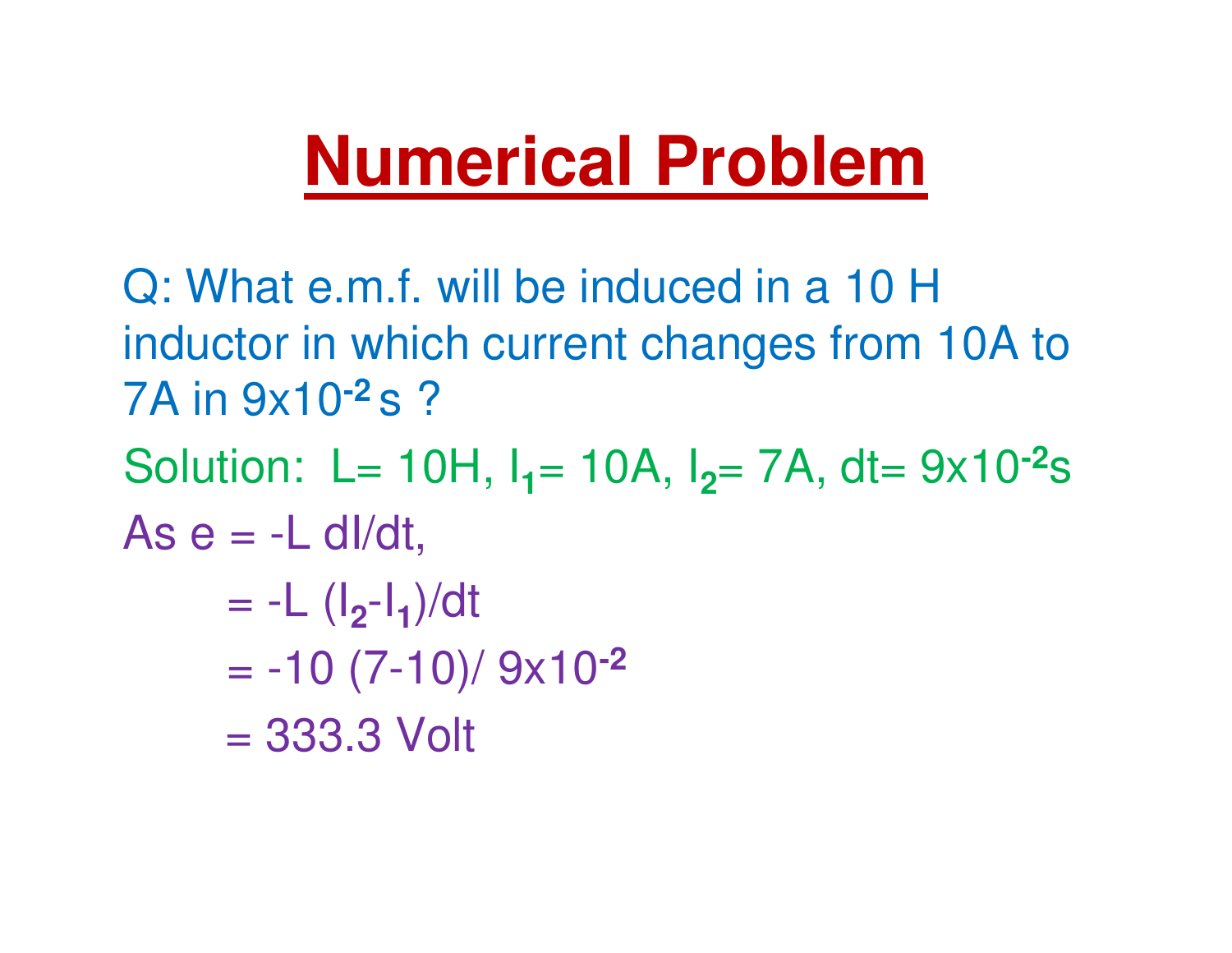**Self-inductance of a long solenoid**

- A long solenoid is that whose length is very large as compared to its radius. The magnetic field B at any point inside a solenoid is practically constant and is given by,
- B = µ**0**NI/ℓ

Where  $\mu_{0}$  is absolute magnetic permeability of free space which forms the core of the solenoid,  $\ell$  is the length, N is the number of turns in the solenoid.

Total magnetic flux linked with the solenoid = flux through each turn x total number of turns

- ΦΦ = μ<sub>0</sub>NI/ℓ x A x N
- Φ = LI
- $\mathsf{L} = \mathsf{\mu}_{\mathsf{0}}\mathsf{A}\mathsf{N}^{\mathsf{2}}$  $2/\ell$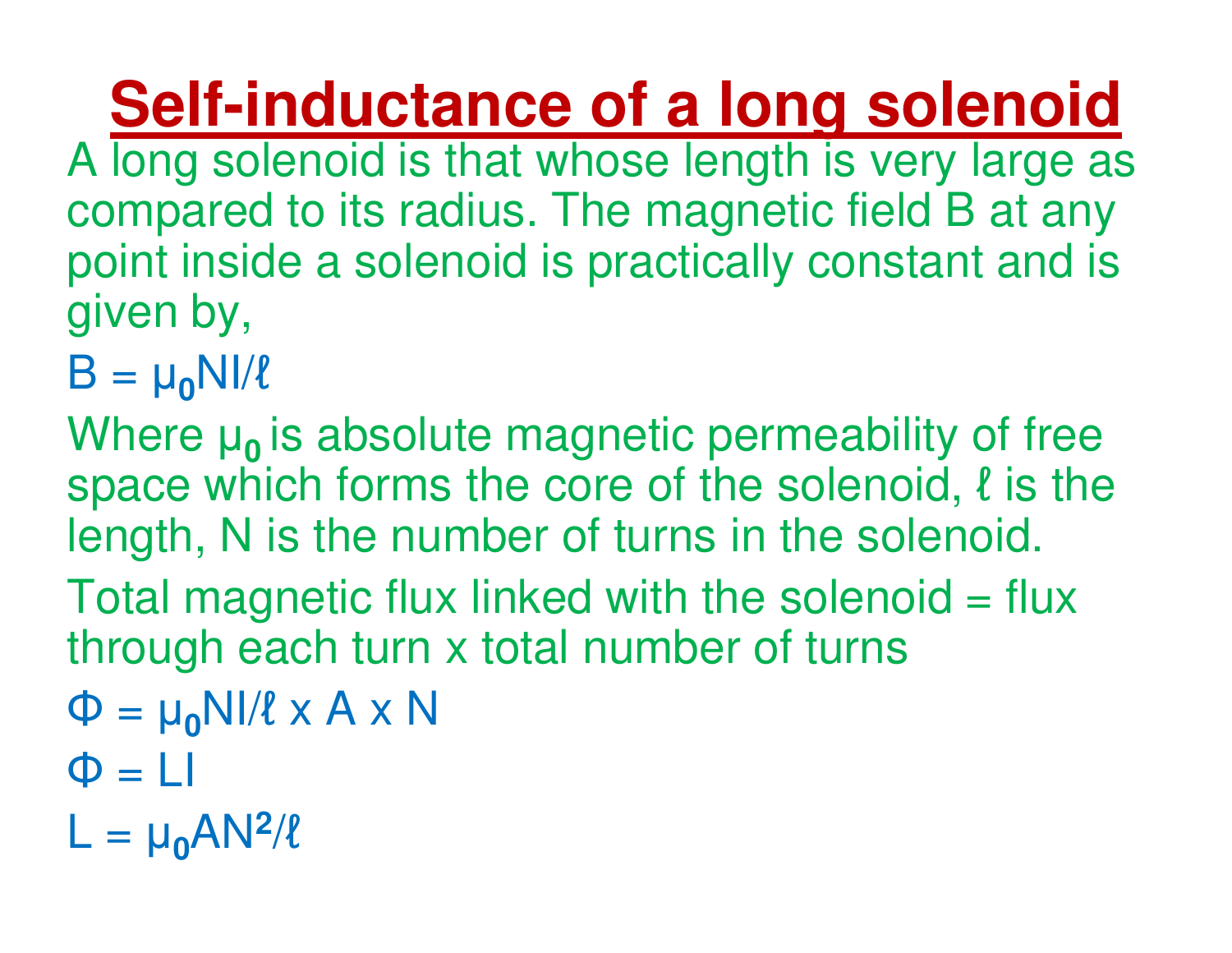## **Grouping of coils**

IN SERIES: When two coils of inductance L**1** are connected in series and the coefficient of  $\frac{1}{2}$  and L **2**coupling K is equal to zero then current through each coil is same and potential divides, therefore,

$$
e = e_1 + e_2
$$
  
\n
$$
\underbrace{000000 \text{ m}}_{\mathbf{e}_1} \underbrace{-1}_{\mathbf{e}_2}
$$
  
\n
$$
\underbrace{-1}_{\mathbf{e}_1} \underbrace{-1}_{\mathbf{e}_2}
$$

L**s** $\mathbf{s}$  dl/dt = L **1**<sub>1</sub> dl/dt + L **2**<sub>2</sub> dl/dt L**s** $s = L$ **1** $1 + L$ **2**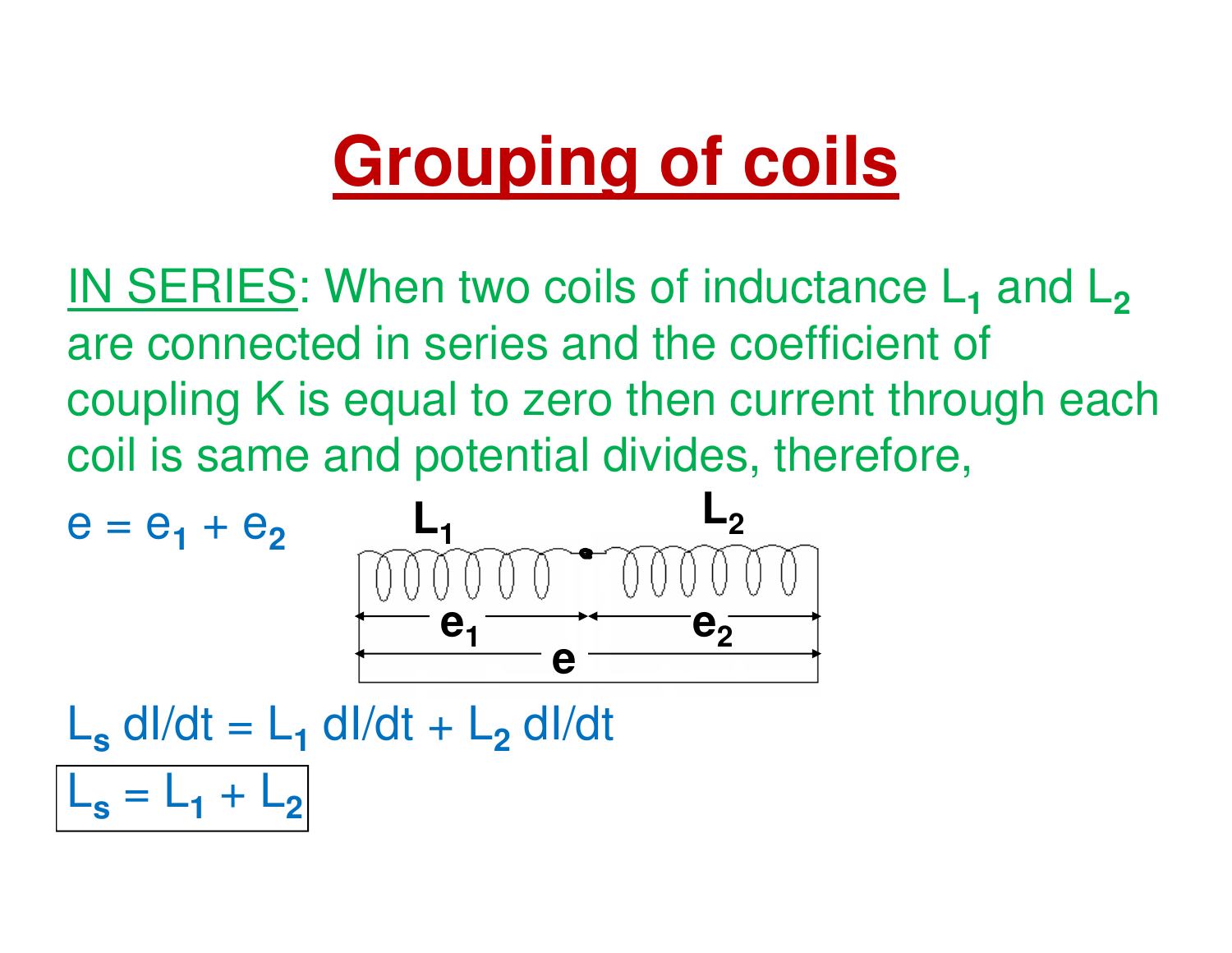#### **IN PARALL** <u>:</u>



 $I = I_1 + I_2$  $dl/dt = dl_1/dt + dl_2/dt$  $e/L = e_1/L_1 + e_2/L_2$  $\text{As } e_1 = e_2 = e$ , therefore,  $1/L = 1/L_1 + 1/L_2$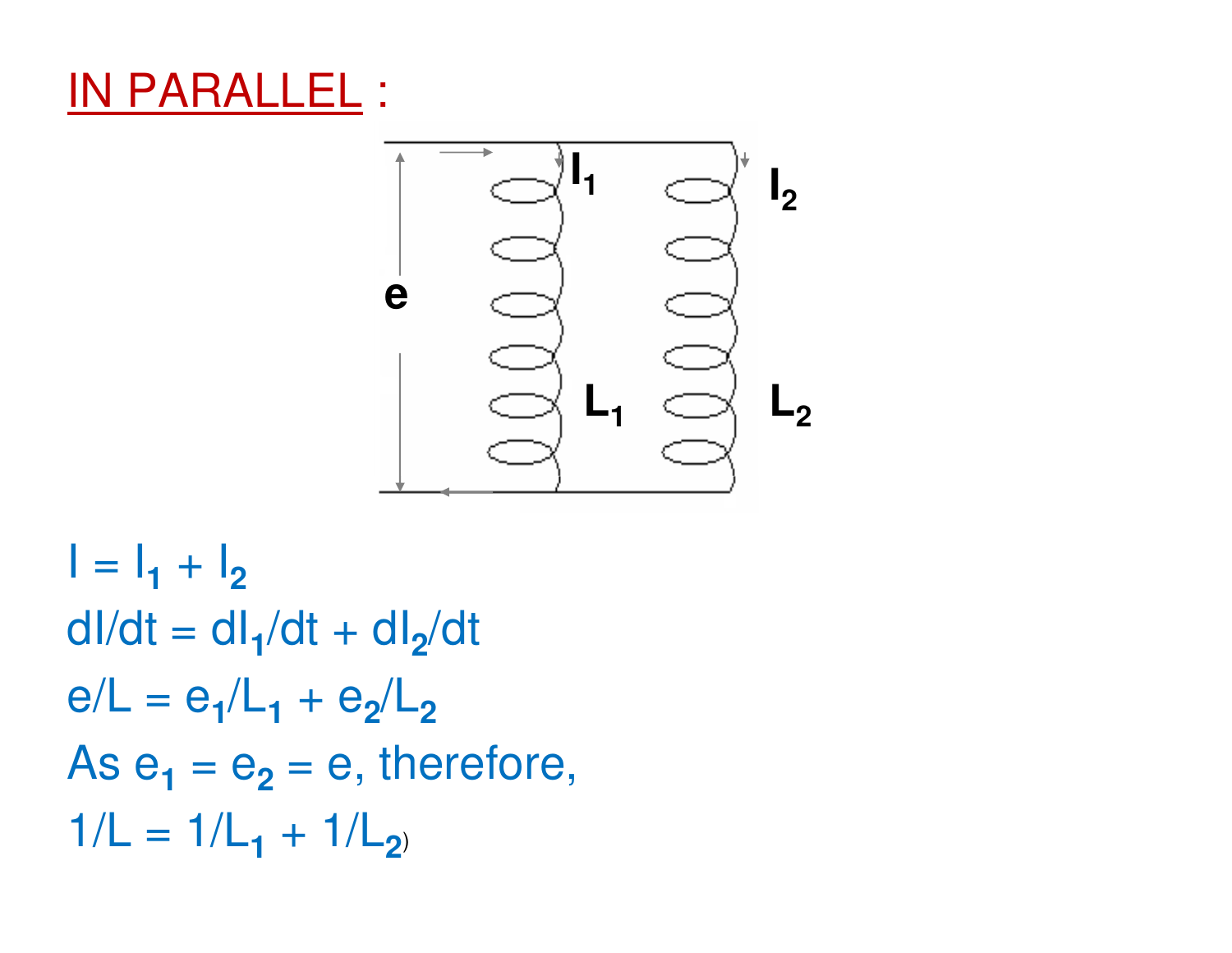### **Mutual Induction**

Mutual induction is the property of two coils by virtue of which each opposes any change in the strength of current flowing through the other by developing an induced e.m.f.

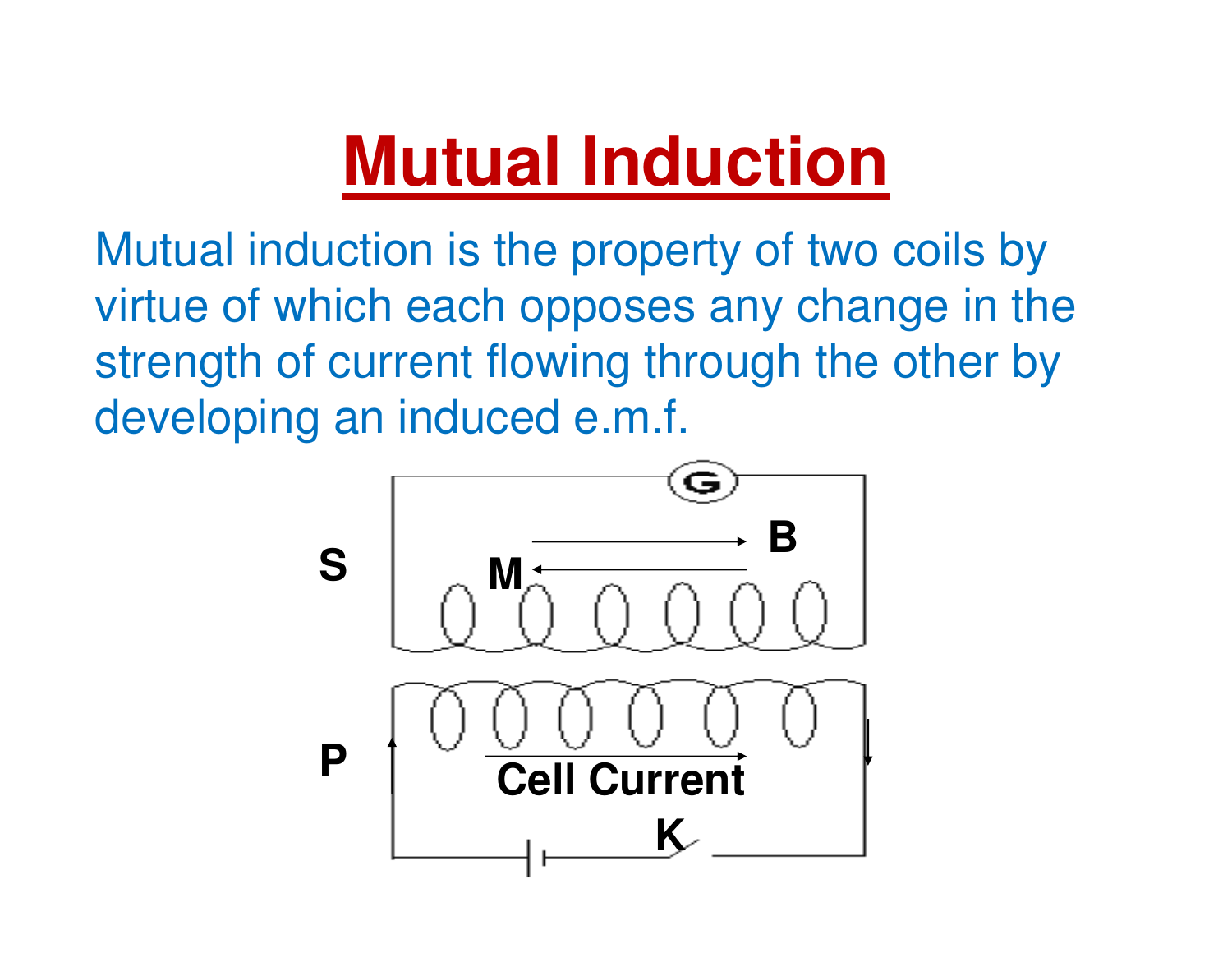On pressing K, current in P increases from zero to maximum value. It takes some time ( Make time M) current is increasing in P, magnetic flux linked with P is also increasing. As S is closeby, magnetic flux associated with S also increases, an e.m.f. is induced in S. So, according to Lenz's law, induced current in S would oppose increase in current in P by flowing in direction opposite to the cell current in P.

Similarly, on releasing K, current in P decreases from maximum to zero value during Break time magnetic flux linked with P is decreasing and also in S. e.m.f. is induced in S.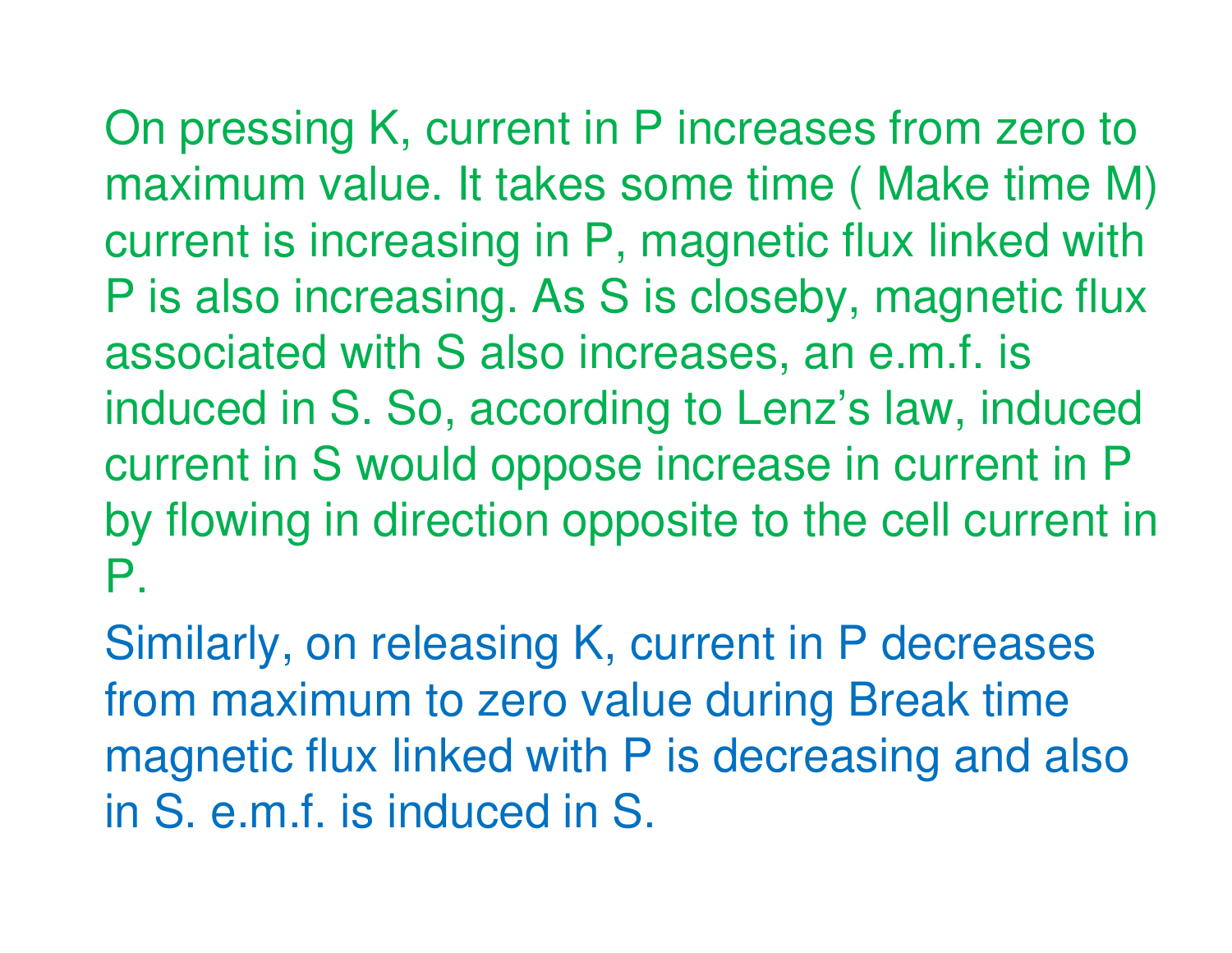So according to Lenz's law, induced current in S flows in the direction of cell current in P so as to oppose the decrease in current in P.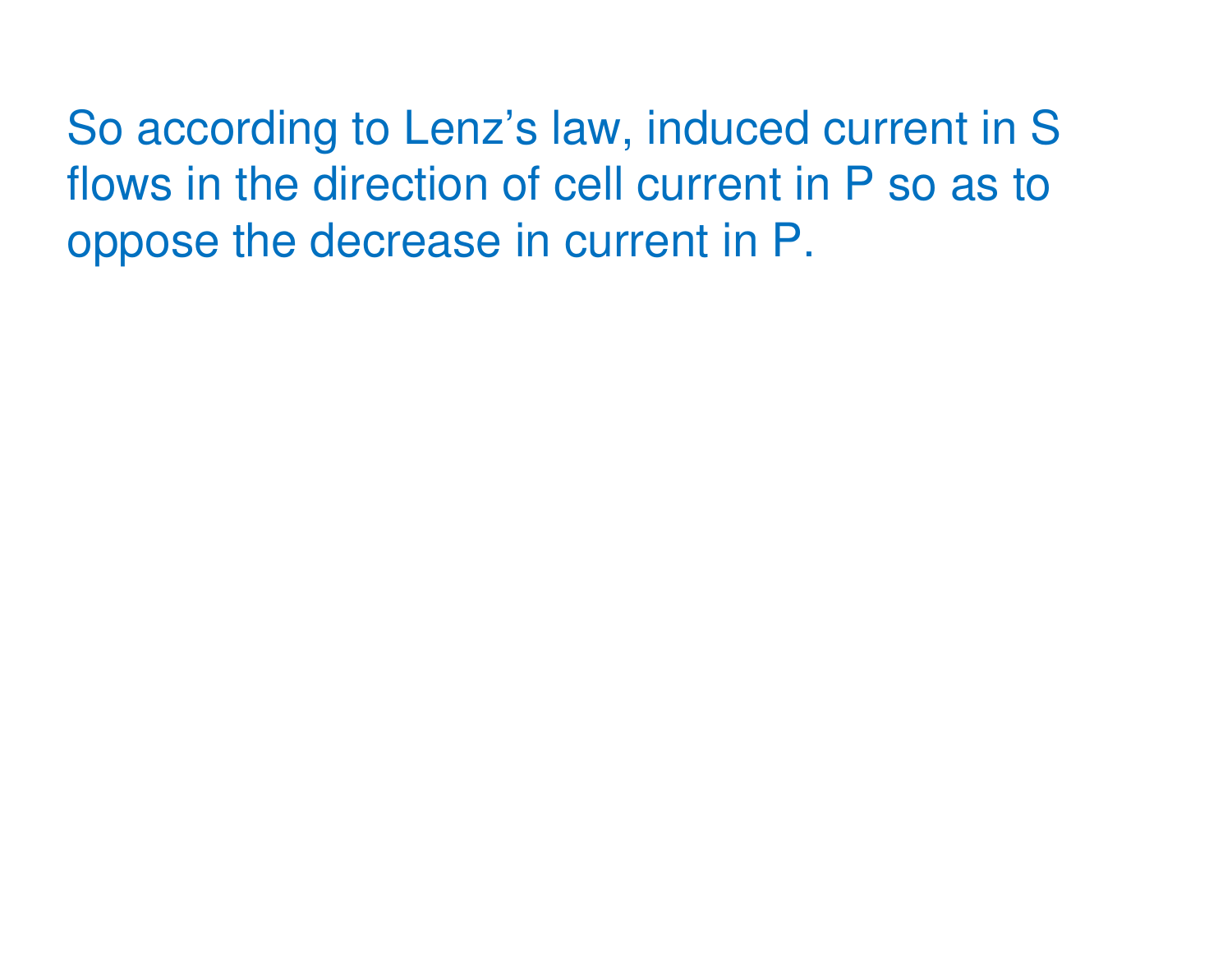## **Co-efficient of Mutual inductance**

- I = strength of current flowing in one coil
- $\Phi$  = amount of magnetic flux linked with the naighbouring and neighbouring coil
- Φα I
- Φ = MI ; where M = Coefficient of mutual induction
- If I = 1, Φ = Mx1 = M

 Therefore, the coefficient of mutual induction of two coils is numerically equal to the amount of magnetic flux linked with one coil when unit current flows through the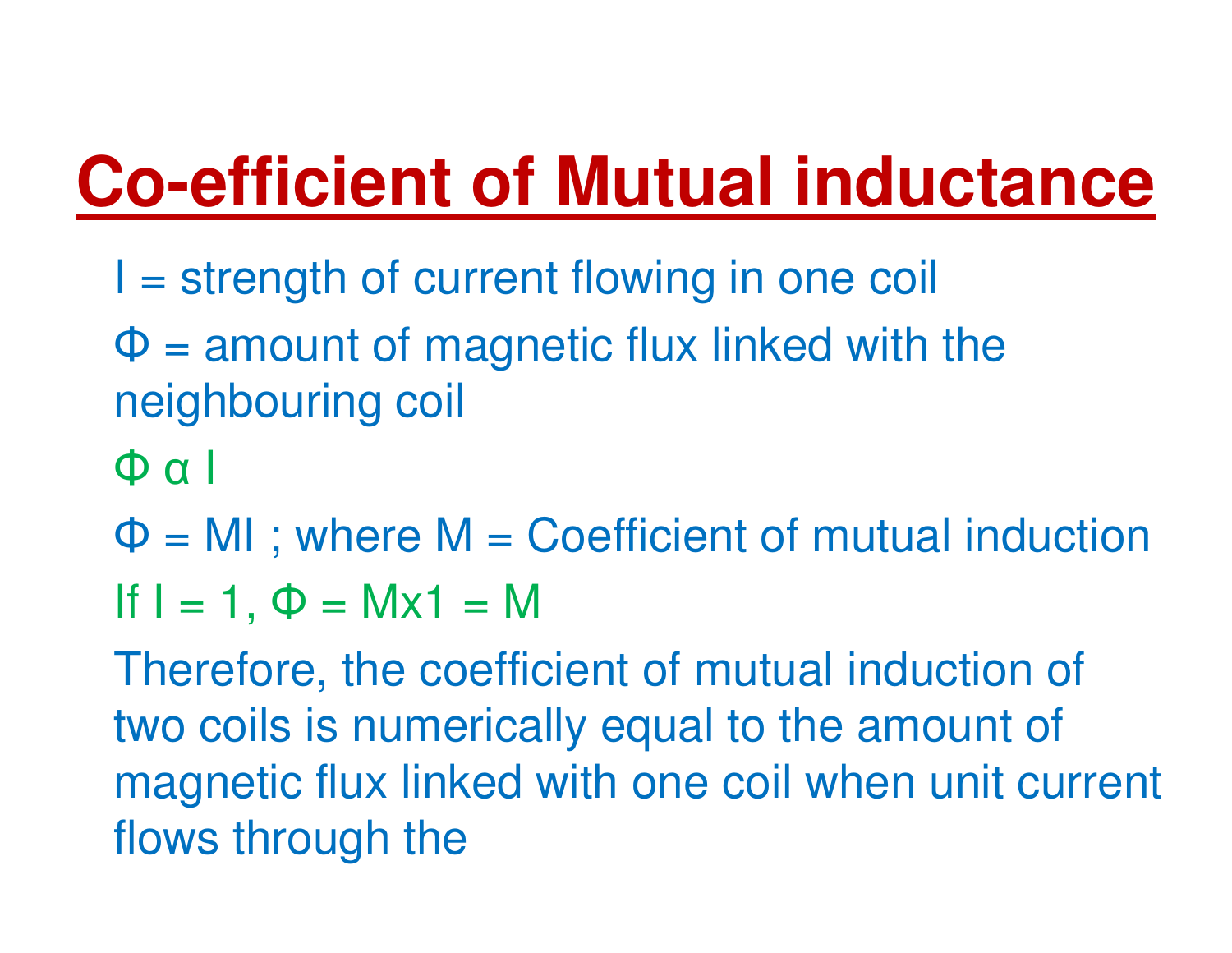### e.m.f. induced in the coil is given by,

- e = -dΦ/dt = -d/dt (MI)
- $e = -M$  dl/dt
- If dI/dt = 1, then,  $e = -M \times 1 = -M$

 Hence, the coefficient of mutual induction of two coils is equal to the e.m.f. induced in one coil when the rate of change of current through the other coil is unity.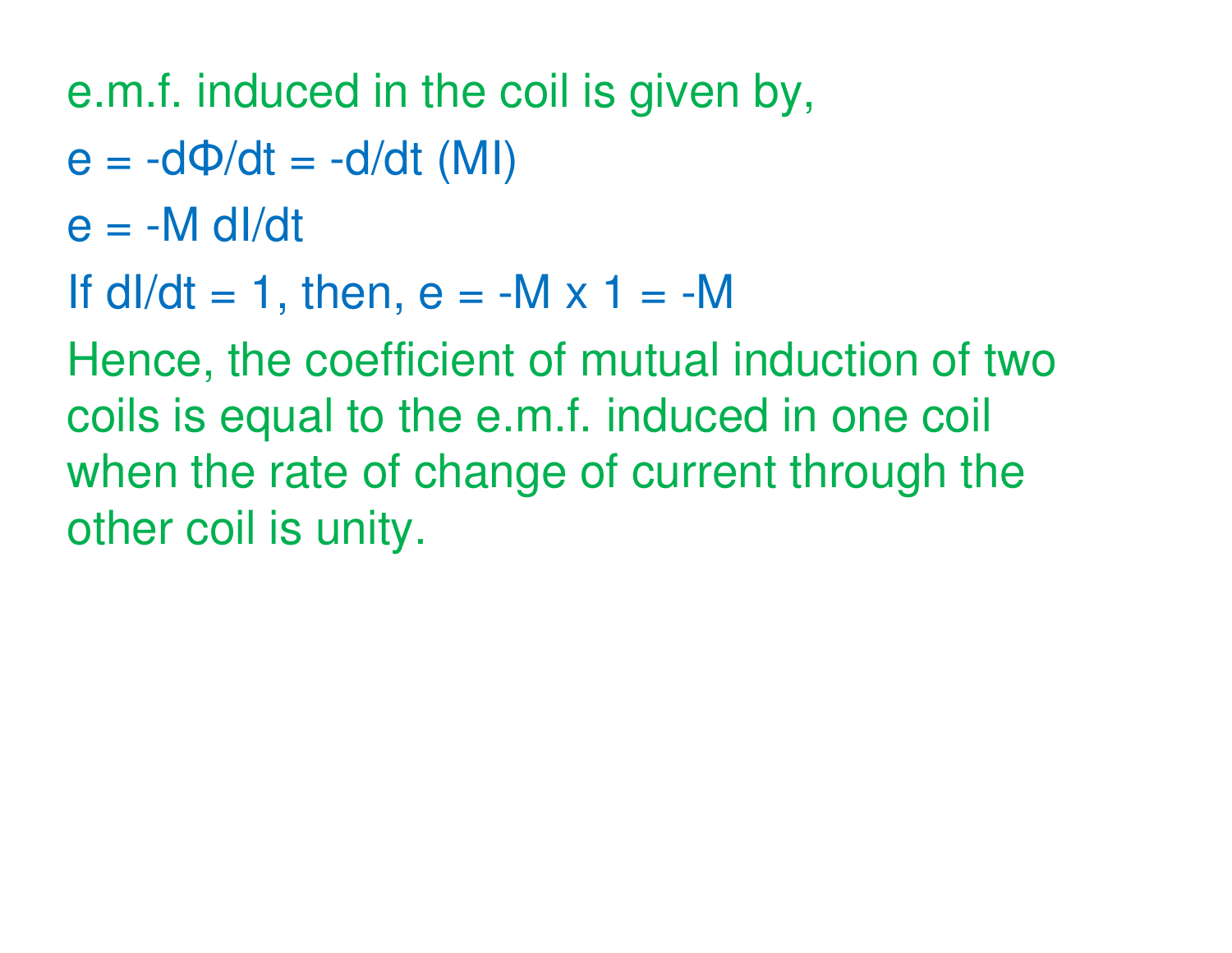### The S.I. unit of M is Henry.

Mutual inductance of two coils is said to be one Henry when a current changes at a rate of 1 ampere/second in one coil induces an e.m.f. of 1Volt in the other coil.

### **Mutual Inductance of two long solenoids**

 $\mathbf{S_{1}}$ solenoid S<sub>2</sub> has N<sub>2</sub> turns 1 solenoid air core has N **1**1 turns and another ℓ is equal to the length of each solenoid. Magnetic <sub>2</sub> has N **2**<sup>2</sup> turns is wound over the solenoid. field B**1** at any point inside S**1**<sub>1</sub> due to a current I **1** $\overline{1}$  is,  $B_1 = \mu_0 N_1 I_1/\ell$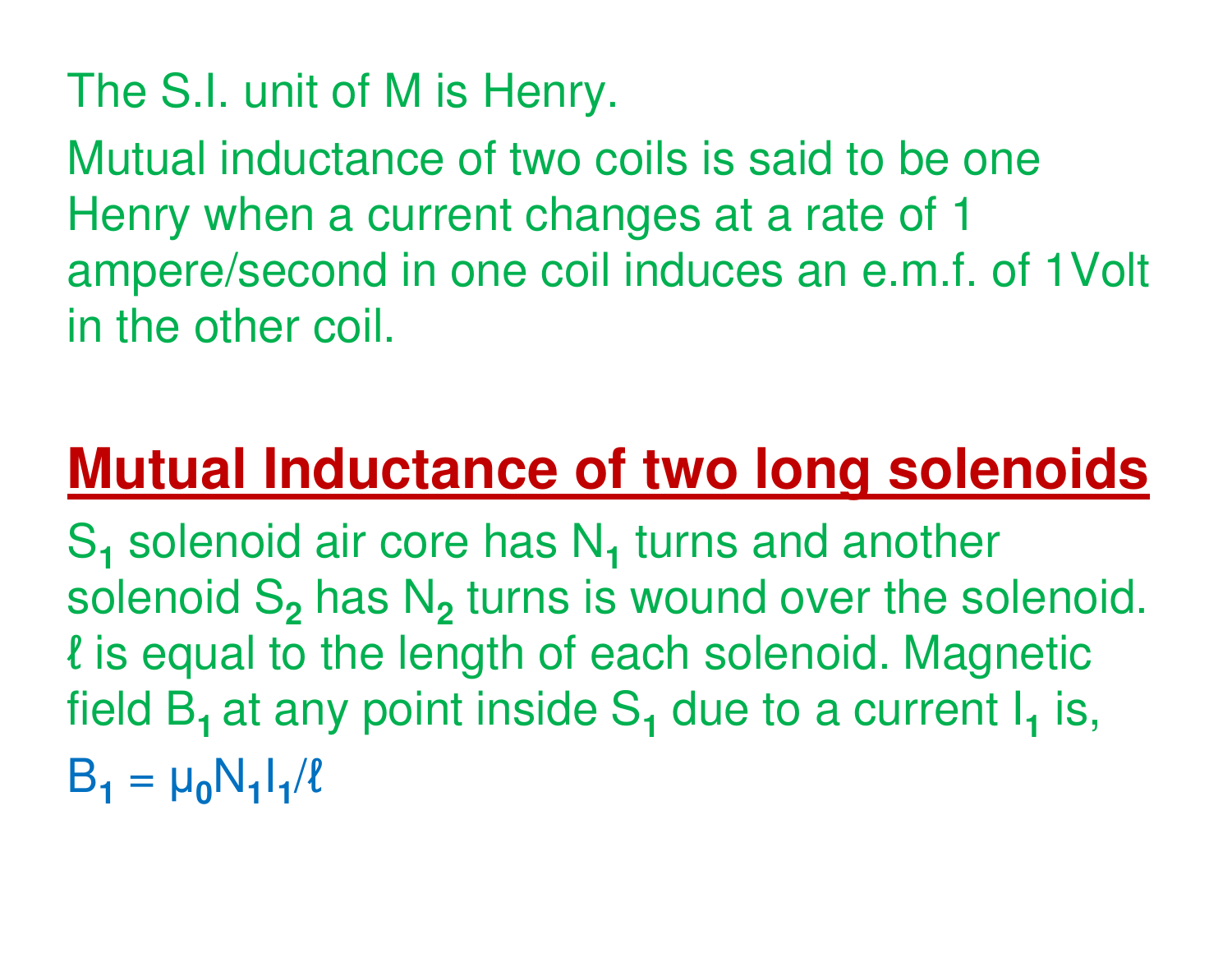Total magnetic flux linked with solenoid S**2**,

Φ**2**= B**1**xAxN**2**

= (µ**0**N**1**I**1**/ℓ)AxN**2**

 But, magnetic flux Φ**2** linked with S**2**<sub>2</sub> due to current I **1**through S**1**.

So, Φ**2** α <sup>I</sup>**<sup>1</sup>**

$$
\Phi_2 = M I_1
$$

M = (µ**0**N**1**/ℓ)AxN**2**